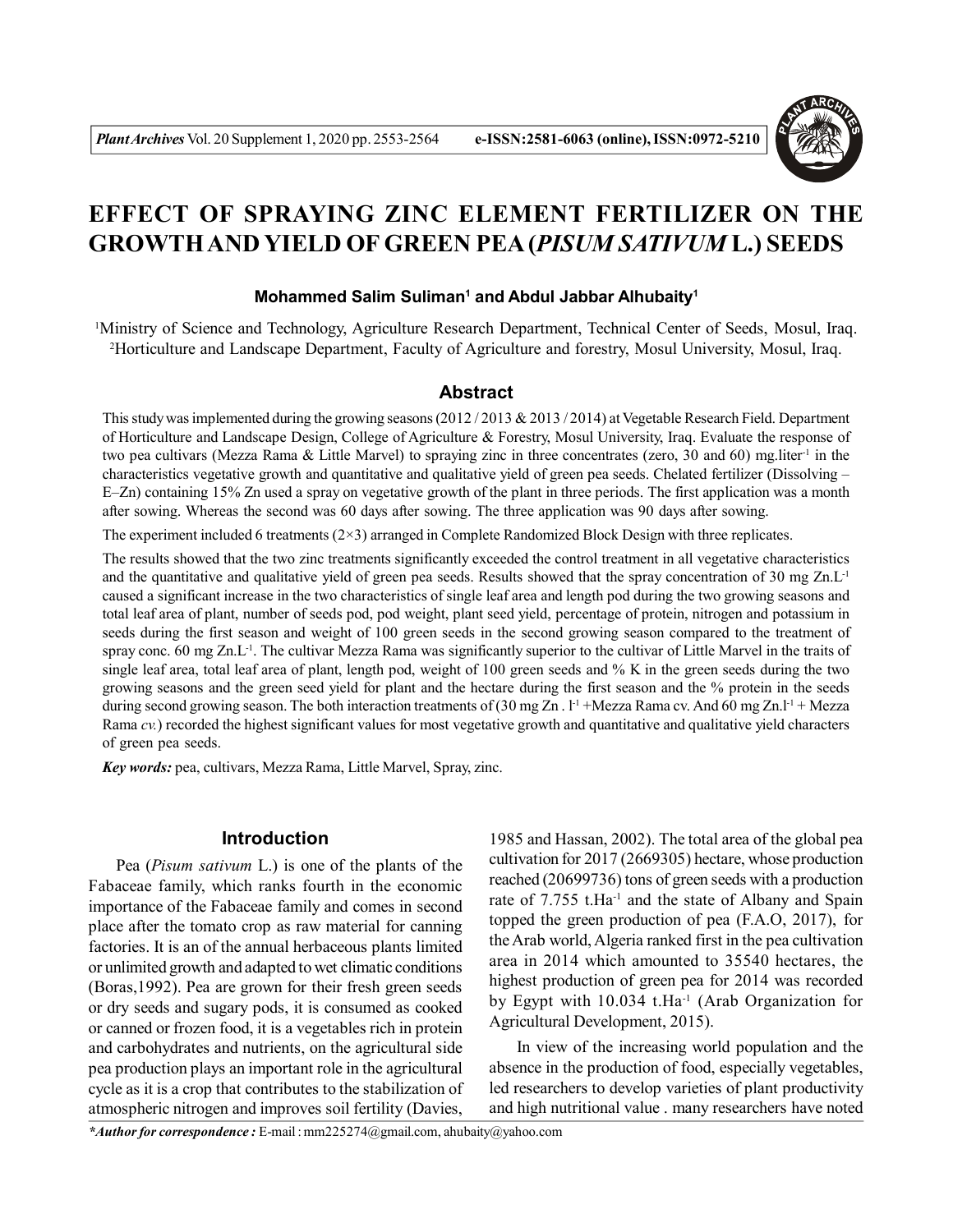differences between pea varieties in terms of vegetative growth or quantitative and qualitative yield (Hassan, 2002). In a study by Yemane and Skjelvag (2003) to find out the chemical differences in the mineral concentration of plants and pea seeds for two varieties (Dekoko, Ater), they found that plant cultivar Ater gave the highest values of the plant content of the nitrogen element, while the cultivar Dekoko recorded the highest value of the concentration of phosphorus and potassium in seeds. Ali *et al.,* (2007) found that the cultivar Lincoln Green Feast showed an increase in the weight of the plant's soft seeds compared to the local variety. Saleh *et al.,* (2010) found that Mammoth melting cultivar were significantly higher in plant weight than spring cultivar. Dohuky *et al.,* (2011) compared three pea cultivars (Canadian, Local smooth, Local crinkled) found that Local smooth cultivar gave the highest values in traits number leaves.plant<sup>-1</sup>, total leaf area.plant<sup>-1</sup> and chlorophyll percentage compared to the other two cultivars. Mohammed and Saleh (2012) indicated that the Para Field cultivar was significantly superior to Santi cultivar in the number branches.plant<sup>-1</sup> and number pods.plant<sup>-1</sup> during two seasonal growth and number seeds.pod $^{-1}$  for the first season, while the Santi cultivar was superior to the Para Field cultivar in the 100

Hamdoun (2013) in her study, which included two varieties of pea (Little Marvel, Fabreca) that the Little Marvel variety was superior to the other variety in pod weight, number seeds.pod<sup>-1</sup> and protein concentration in seeds.

Iraqi soil in general has a neutral pH that tends to alkaline and depends on its lime content, making some nutrients unavailable and difficult to absorb by plant roots ( Abu Dhahi and Al- Yunis, 1988) and thus the inability of plants to cover their needs of micro nutrients such as zinc and other elements. Zinc in the soil is much less soluble if the pH is greater than 6 and is fully stabilized in the soil when soil pH reaches 9 (Sharma and Matiramini, 1969). As aresult, the lack of concentrated zinc concentration in soil will negatively affect plant growth and productivity (AL-Rawy, 1998). This indicates that it is necessary to pay attention to zinc fertilization. A study conducted by Esho *et al.,* (2009) for two seasons showed that the seeds of two varieties of pea (Joff and Anwared) were immersed with zinc sulphate solution at 0.25,0.5 and 1% concentrations for gave in the traits of vegetative growth, as well

in the weight pod and number of pods.plant<sup>-1</sup>, which was reflected positively in the increase of the plant yield and productivity of the unit area . In their study for two seasons, El-Gizawy and Mehasen (2009) showed that spraying of broad bean plants with the zinc element in conce. 0.02, 0.04 and 0.06% was significantly superior to the control treatment in the traits weight of 100 seed, number pods.plant<sup>-1</sup>, seed yield.plant<sup>-1</sup>, seed yield.Ha<sup>-1</sup> and the percentage of protein, N, P and K in seeds. Rafique *et al.,* (2015) noted that the addition of zinc at conce. 2, 4, 8 and 16 kg.h<sup>-1</sup> to the soil of plants of three varieties of pea (Meteor, Climax and Green feast) increase the concentration of zinc in the leaves pea plants at varying rates according to different pea varieties, which was reflected in increasing the seed content of the zinc element. Saad (2015) noted that broad bean plants, which were sprayed at a conce. 25 and 50 mg. $L^{-1}$ , significantly exceeded the control treatment in the number branches.plant<sup>-1</sup>, number leaves.plant<sup>-1</sup>, leaf area.plant<sup>-1</sup>, fresh weight.plant<sup>-1</sup> and chlorophyll ratio, record spray conce.  $50 \text{ mg}$ .  $L^{-1}$  best results for previous qualities.

Since most of Iraq's soils tend to alkaline which makes some nutrients unavailable and difficult to be absorbed by plant roots, this study was carried out to investigate

| <b>Traits and</b><br><b>Measuring unit</b>    | <b>Location of the</b><br>experiment field for<br>the first season<br>(2012/2013).<br>Depth (0-30cm) | <b>Location of the</b><br>experiment field for<br>the first season<br>(2012/2013).<br>Depth (0-30cm) |  |  |
|-----------------------------------------------|------------------------------------------------------------------------------------------------------|------------------------------------------------------------------------------------------------------|--|--|
| pH                                            | 7.68                                                                                                 | 7.89                                                                                                 |  |  |
| $EC$ ds.m <sup>-1</sup>                       | 0.919                                                                                                | 0.569                                                                                                |  |  |
| Organic Matter g.kg <sup>-1</sup>             | 35.37                                                                                                | 13.39                                                                                                |  |  |
|                                               | <b>Ready focus of elements</b>                                                                       |                                                                                                      |  |  |
| Nitrogen ready mg.kg <sup>-1</sup>            | 20.7                                                                                                 | 27.7                                                                                                 |  |  |
| Phosphorus ready mg.kg <sup>-1</sup>          | 13.2                                                                                                 | 18.34                                                                                                |  |  |
| Potassium ready mg.kg <sup>-1</sup>           | 100.2                                                                                                | 153.1                                                                                                |  |  |
| $\overline{\text{S}}$ odium mg.L <sup>1</sup> | 1.39                                                                                                 | 0.78                                                                                                 |  |  |
| Calcium $mg.L^{-1}$                           | 7.75                                                                                                 | 1.45                                                                                                 |  |  |
| Magnesium $mg.L^{-1}$                         | 11.25                                                                                                | 3.15                                                                                                 |  |  |
| Chloride $mg.L^{-1}$                          | 2.6                                                                                                  | 3                                                                                                    |  |  |
| Total Carbonate g.kg <sup>-1</sup>            | 334.8                                                                                                | 246.5                                                                                                |  |  |
| Zinc $mg.kg^{-1}$                             | 0.35156                                                                                              | 0.20271                                                                                              |  |  |
| <b>Volumetric distribution of soil tissue</b> |                                                                                                      |                                                                                                      |  |  |
| Sand g.kg <sup>-1</sup>                       | 615                                                                                                  | 681.2                                                                                                |  |  |
| $Silt g.kg^{-1}$                              | 263.7                                                                                                | 196                                                                                                  |  |  |
| $Clay g.kg^{-1}$                              | 121.3                                                                                                | 122.8                                                                                                |  |  |
| Tissue                                        | Sandy loam                                                                                           | Sand loam                                                                                            |  |  |

seed weight and hectare seed yield indicated Table 1: some of the chemical and physical properties of the soil of the field of experience in the two seasons of cultivation.

12 hours, exceeded control treatment, which \*The analysis was carried out in the central laboratory of the faculty of agriculture and forestry/ university of Mosul.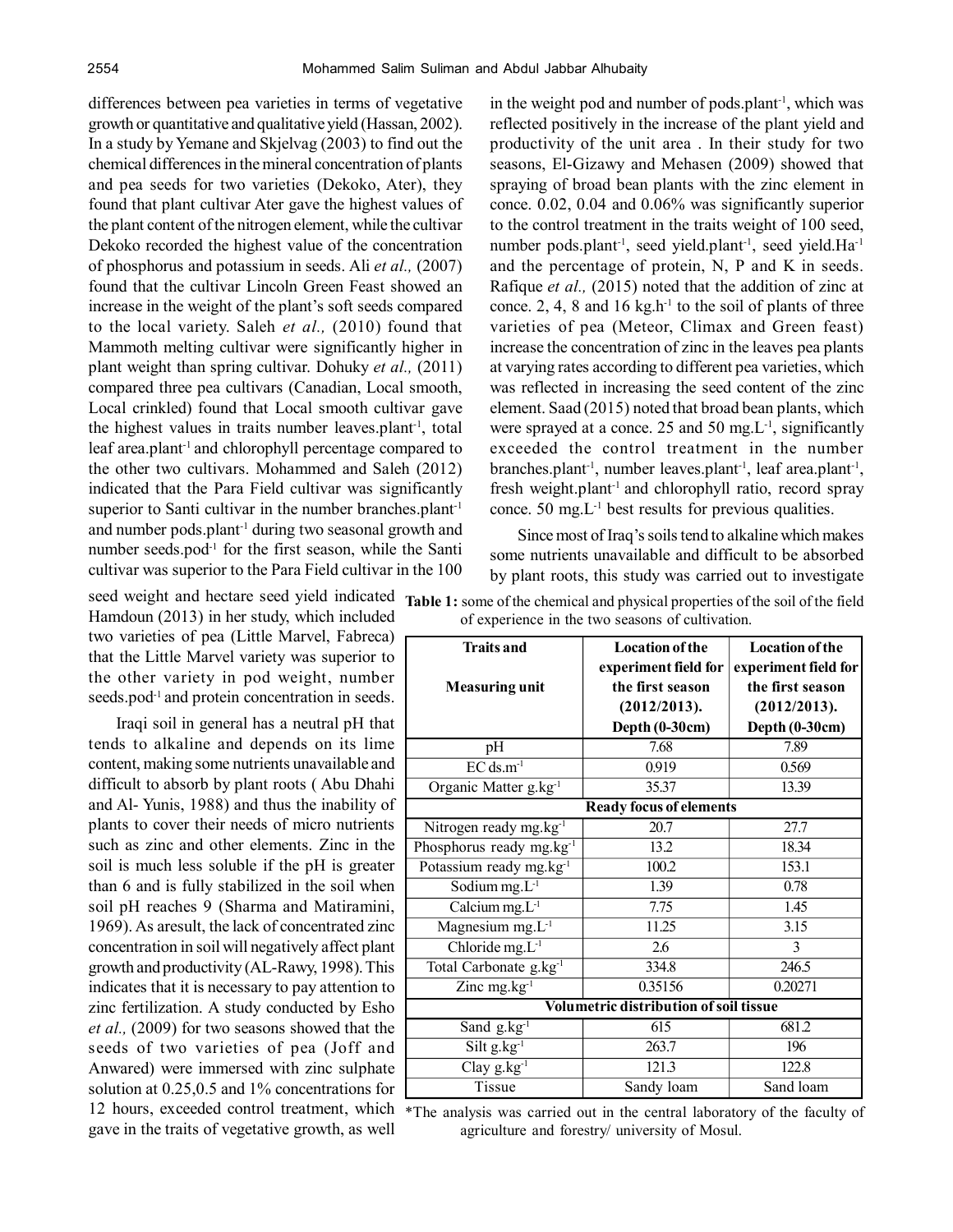**Table 2:** Effect of spraying leaves with the zinc element to plants two cultivars of pea and interaction between them in the trait number of plant branches (no. of branches plant<sup>-1</sup>), during the two growth seasons 2012/2013 and 2013/2014.

| First growth season 2012 / 2013 |                                  |                                 |          |                    |  |
|---------------------------------|----------------------------------|---------------------------------|----------|--------------------|--|
| cultivars                       |                                  | <b>Concentrations of zinc</b>   |          | Average cultivar   |  |
|                                 |                                  | element spraying $(mg, l^{-1})$ |          |                    |  |
|                                 | Zero                             | 30                              | 60       |                    |  |
| Mezza Rama                      | 5.980 e                          | 8.302 c                         | 8.329 c  | 7.537 <sub>b</sub> |  |
| Little Marvel                   | 7.309 d                          | 9.109 <sub>b</sub>              | 9.869a   | 8.762a             |  |
| Average zinc                    | 6.644 <sub>b</sub>               | 8.706a                          | 9.099a   |                    |  |
|                                 | Second growth season 2013 / 2014 | Average cultivar                |          |                    |  |
| Mezza Rama                      | 9.211c                           | 11.018b                         | 12.220b  | 10.816a            |  |
| Little Marvel                   | 9.167c                           | 12.103 b                        | 13.611 a | 11.627 a           |  |
| Average zinc                    | 9.189c                           | 11.561 b                        | 12.916a  |                    |  |

Means followed with the same latter are not significantly different according to Duncan multiple range test at the probability of 0.05 levels.

**Table 3:** Effect of spraying leaves with the zinc element to plants two cultivars of pea and interaction between them in the trait of single leaf area (cm<sup>2</sup> ) during the two growth seasons 2012/2013 and 2013/2014.

|                                  |                  | First growth season 2012 / 2013 |           |                  |
|----------------------------------|------------------|---------------------------------|-----------|------------------|
| cultivars                        |                  | <b>Concentrations of zinc</b>   |           | Average cultivar |
|                                  |                  | element spraying $(mg,l^{-1})$  |           |                  |
|                                  | <b>Zero</b>      | 30                              | 60        |                  |
| Mezza Rama                       | 92.077 b         | 104.406 a                       | 97.246 ab | 97.91 a          |
| Little Marvel                    | 66.944 d         | 82.590c                         | 76.424 c  | 75.32b           |
|                                  | 79.511 c         | 93.498 a                        | 86.836b   |                  |
| Second growth season 2013 / 2014 | Average cultivar |                                 |           |                  |
| Mezza Rama                       | 149.124 c        | 178.291 a                       | 162.024b  | 163.147 a        |
| Little Marvel                    | 103.384 e        | 118.957 d                       | 114.951 d | 112.431 b        |
| Average zinc                     | 126.254 c        | 148.624 a                       | 138.488b  |                  |

Means followed with the same latter are not significantly different according to Duncan multiple range test at the probability of 0.05 levels.

**Table 4:** Effect of spraying leaves with the zinc element to plants two cultivars of pea and interaction between them in the trait of total leaf area of plant (cm<sup>2</sup> ) during the two growth seasons 2012/2013 and 2013/2014.

| First growth season 2012 / 2013  |                  |                                 |                      |                  |  |
|----------------------------------|------------------|---------------------------------|----------------------|------------------|--|
| cultivars                        |                  | <b>Concentrations of zinc</b>   |                      | Average cultivar |  |
|                                  |                  | element spraying $(mg, l^{-1})$ |                      |                  |  |
|                                  | <b>Zero</b>      | 30                              | 60                   |                  |  |
| Mezza Rama                       | 9510.7c          | 12197.6 a                       | 11208.2 ab           | 10972.2 a        |  |
| Little Marvel                    | 8002.1 d         | 11247.7 ab                      | 10626.6 <sub>b</sub> | 9958.8b          |  |
| Average zinc                     | 8756.4c          | 11722.7 a                       | 10917.4b             |                  |  |
| Second growth season 2013 / 2014 | Average cultivar |                                 |                      |                  |  |
| Mezza Rama                       | 17791.0 bc       | 23094.7 a                       | 21590.8 a            | 20825.5 a        |  |
| Little Marvel                    | 13691.4 d        | 17270.3 c                       | 19326.4b             | 16762.7b         |  |
| Average zinc                     | 15741.2b         | 20182.5 a                       | 20458.6 a            |                  |  |

Means followed with the same latter are not significantly different according to Duncan multiple range test at the probability of 0.05 levels.

the effect of adding the zinc element by spraying in the vegetative and yield characteristics of the two pea cultivars (Mezza Rama, Little Marvel).

# **Materials and Methods**

The field experiment was implemented at vegetables field, Department of Horticulture and Landscape, Faculty of Agricultural and Forestry, Mosul University, Iraq, during two seasons (2012/2013 and 2013/2014), to study the effect of paper spraying of the zinc element in vegetative growth and the quantitative and qualitative yield of the two pea Mezza Rama and Little Marvel the soil samples were taken randomly from the experiment site in the field and both seasons before planting and at a depth of 0-30 cm, the soil samples were mixed well and a representative sample of the experiment

field was used for analysis at the central laboratory of the faculty of agriculture and forestry / university of Mosul to estimate some chemical and physical traits . The results of the analysis are shown in table (1), the soil of experiment was plowed and prepared for agriculture in September during the two seasons of agriculture (2012/2013 and 2013/2014) and divided to ridges into a length of 2.75 m and a width of 0.75 m the secondary irrigation pipes were then placed on the top of each ridge of agriculture ridges, the farming lines were then covered with a plastic cover (Soil mulching), the seeds of both cultivars were grown on 10/11 during the first planting season 2012 and the second season 2013. Crop service operations such as irrigation, deforestation and fertilization, which included the addition of ammonia (46% nitrogen) were performed during the two planting seasons, the first one after 30 days of planting at 40 g for the experimental unit (20g /ridge) and the second batch at the beginning of plant flocculation after 102 days of cultivation (Matlub *et al.,* 1989). A superphosphate fertilizer was used with  $107$  kg / ha<sup>-1</sup> and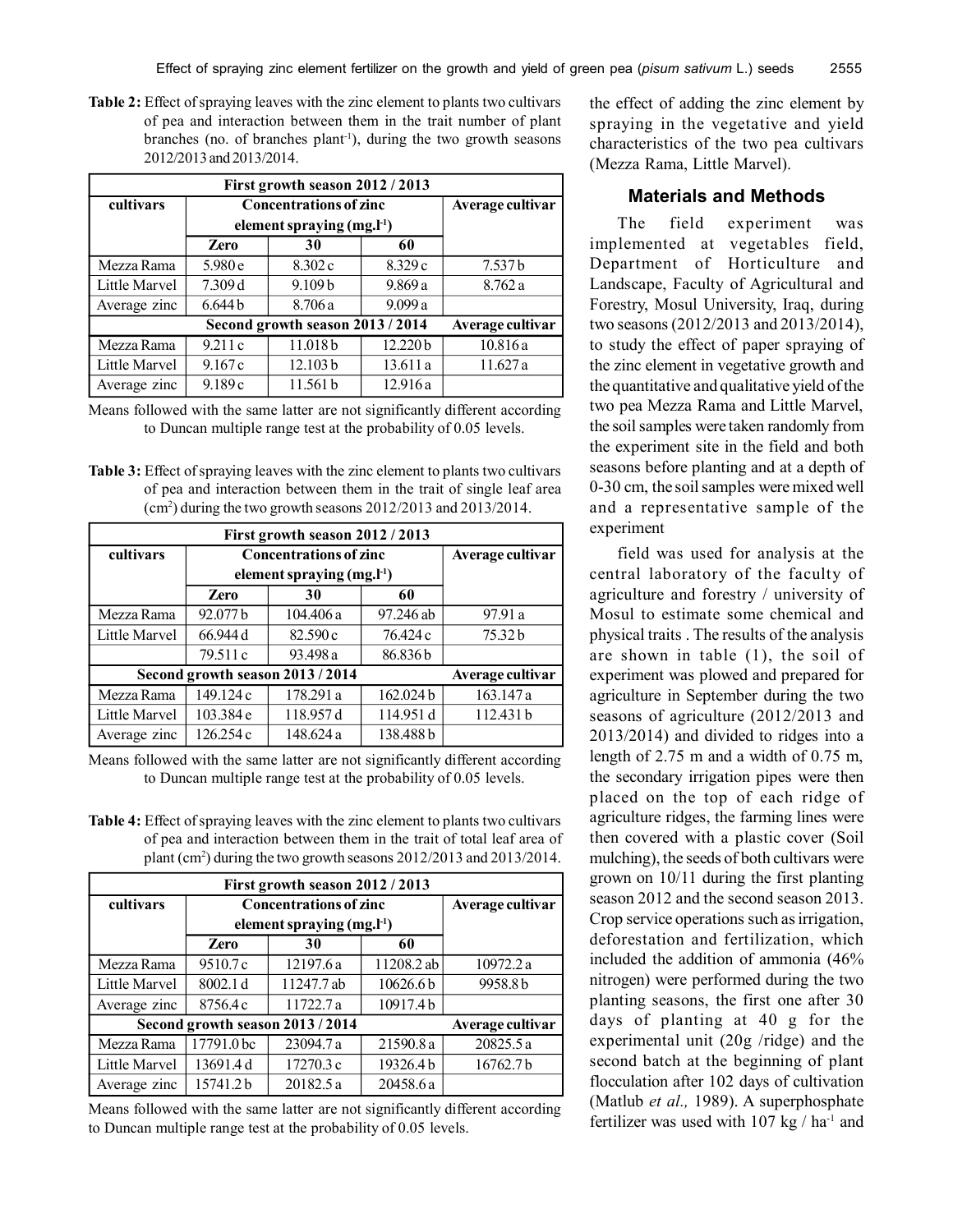**Table 5:** Effect of spraying leaves with the zinc element to plants two cultivars of pea and interaction between them in the trait total chlorophyll of leaves (%) during the two growth seasons 2012/2013 and 2013/2014.

| First growth season 2012 / 2013  |                  |                               |           |                  |
|----------------------------------|------------------|-------------------------------|-----------|------------------|
| cultivars                        |                  | <b>Concentrations of zinc</b> |           | Average cultivar |
|                                  |                  | element spraying $(mg, l-1)$  |           |                  |
|                                  | <b>Zero</b>      | 30                            | 60        |                  |
| Mezza Rama                       | 37.852 d         | 46.482 ab                     | 43.637 bc | 42.657 a         |
| Little Marvel                    | 41.922 c         | 48.272 a                      | 46.898 ab | 45.697 a         |
| Average zinc                     | 39.887b          | 47.377 a                      | 45.267a   |                  |
| Second growth season 2013 / 2014 | Average cultivar |                               |           |                  |
| Mezza Rama                       | 39.724 c         | 43.471 ab                     | 46.516a   | 43.237 a         |
| Little Marvel                    | 36.053 d         | 39.030 cd                     | 41.947 bc | 39.010 a         |
| Average zinc                     | 27.889 c         | 41.251 b                      | 44.231 a  |                  |

Means followed with the same latter are not significantly different according to Duncan multiple range test at the probability of 0.05 levels.

**Table 6:** Effect of spraying leaves with the zinc element to plants two cultivars of pea and interaction between them in the trait of fresh weight for a plant (g) during the two growth seasons 2012/2013 and 2013/2014.

| First growth season 2012 / 2013  |                  |                               |           |                  |
|----------------------------------|------------------|-------------------------------|-----------|------------------|
| cultivars                        |                  | <b>Concentrations of zinc</b> |           | Average cultivar |
|                                  |                  | element spraying $(mg, l-1)$  |           |                  |
|                                  | Zero             | 30                            | 60        |                  |
| Mezza Rama                       | 434.87 ab        | 469.92 a                      | 467.31a   | 457.37 a         |
| Little Marvel                    | 319.60 d         | 378.96 bc                     | 404.86 bc | 367.81 b         |
| Average zinc                     | 377.24b          | 424.44 a                      | 436.08a   |                  |
| Second growth season 2013 / 2014 | Average cultivar |                               |           |                  |
| Mezza Rama                       | 505.43 b         | 551.22 a                      | 577.61 a  | 545.42 a         |
| Little Marvel                    | 384.95 d         | 447.04 c                      | 460.24c   | 430.74 b         |
| Average zinc                     | 446.19b          | 499.13 a                      | 518.93 a  |                  |

Means followed with the same latter are not significantly different according to Duncan multiple range test at the probability of 0.05 levels.

**Table 7:** Effect of spraying leaves with the zinc element to plants two cultivars of pea and interaction between them in the trait of dry weight for a plant (g) during the two growth seasons 2012/2013 and 2013/2014.

| First growth season 2012 / 2013  |           |                                 |           |                  |  |
|----------------------------------|-----------|---------------------------------|-----------|------------------|--|
| cultivars                        |           | <b>Concentrations of zinc</b>   |           | Average cultivar |  |
|                                  |           | element spraying $(mg, l^{-1})$ |           |                  |  |
|                                  | Zero      | 30                              | 60        |                  |  |
| Mezza Rama                       | 83.050 bc | 94.549 a                        | 88.824 ab | 88.808 a         |  |
| Little Marvel                    | 65.617d   | 75.957 c                        | 80.748 bc | 74.107b          |  |
| Average zinc                     | 74.334b   | 85.253 a                        | 84.786 a  |                  |  |
| Second growth season 2013 / 2014 |           | Average cultivar                |           |                  |  |
| Mezza Rama                       | 110.253b  | 129.150 a                       | 129.224 a | 122.876 a        |  |
| Little Marvel                    | 91.305 c  | 105.167 bc                      | 94.503 c  | 96.992 a         |  |
| Average zinc                     | 100.779b  | 117.158 a                       | 111.864 a |                  |  |

Means followed with the same latter are not significantly different according to Duncan multiple range test at the probability of 0.05 levels.

was added to the soil by ditching along the line of agriculture in the middle of it before planting, at a rate of 44.13 g for experimental unit as recommended (Hassan, 2002).

A global experience  $(3\times2)$  was used. The first factor included three levels of zinc  $(0, 30 \text{ and } 60) \text{ mg.L}^{-1}$ , the zinc element was used in the form of the commercial fertilizer (Dissolvine-E-Zn), which contains the zinc component at a concentration 15%, the product is from the company M-Fort-Holland. Zinc was added to the leaves of the pea plants three times on the first spray after 30 days of planting, while the second spray after 6 days of planting and the third spray after 90 days of planting, add tween-20 with 1% to reduce surface tension of water molecules, spray the plants in the early morning and to the point of complete of wetness of the plants in the spray solution (Hassan, 2000). The second factor is represented by two pea varieties, the variety Mezza Rama (Produced by the Italian company Hurtus, first cultivated in Iraq) and variety Little Marvel (one of pea varieties produced by the U.S.A company Northrop– King Company, is one of the varieties of short-lived pea, commonly cultivated in northern Iraq). The experiment treatments  $(3\times2)$  were arranged in both planting seasons using the Complete Randomized Block Design with three replicates. Each experimental unit contains two ridges 2.75  $m \times 0.75$  m . sowing was done on one side of the ridge at a distance of 25 cm between the plants resulting in 20 plant /exp. unit. The results were statistically analysis according to the statistical analysis system SAS (SAS 1998) and compared with the means by Duncan multiple rang test at 0.05 level (Al-Rawy and Kalaf, 2000).

Five plants were selected from the center of ridge 1 for each experimental unit to measure the traits of vegetative growth (number leaves.plant-1, single leaf area (cm-2 ). The cloning method was used to extract the paper area of the plant (Patton, 1984 and Saied, 1990), number branches.plant<sup>-1</sup>, total chlorophyll of leaves was measured as SPAD units using Minolta Chlorophyll Meter Model SPAD 502), fresh weight of plant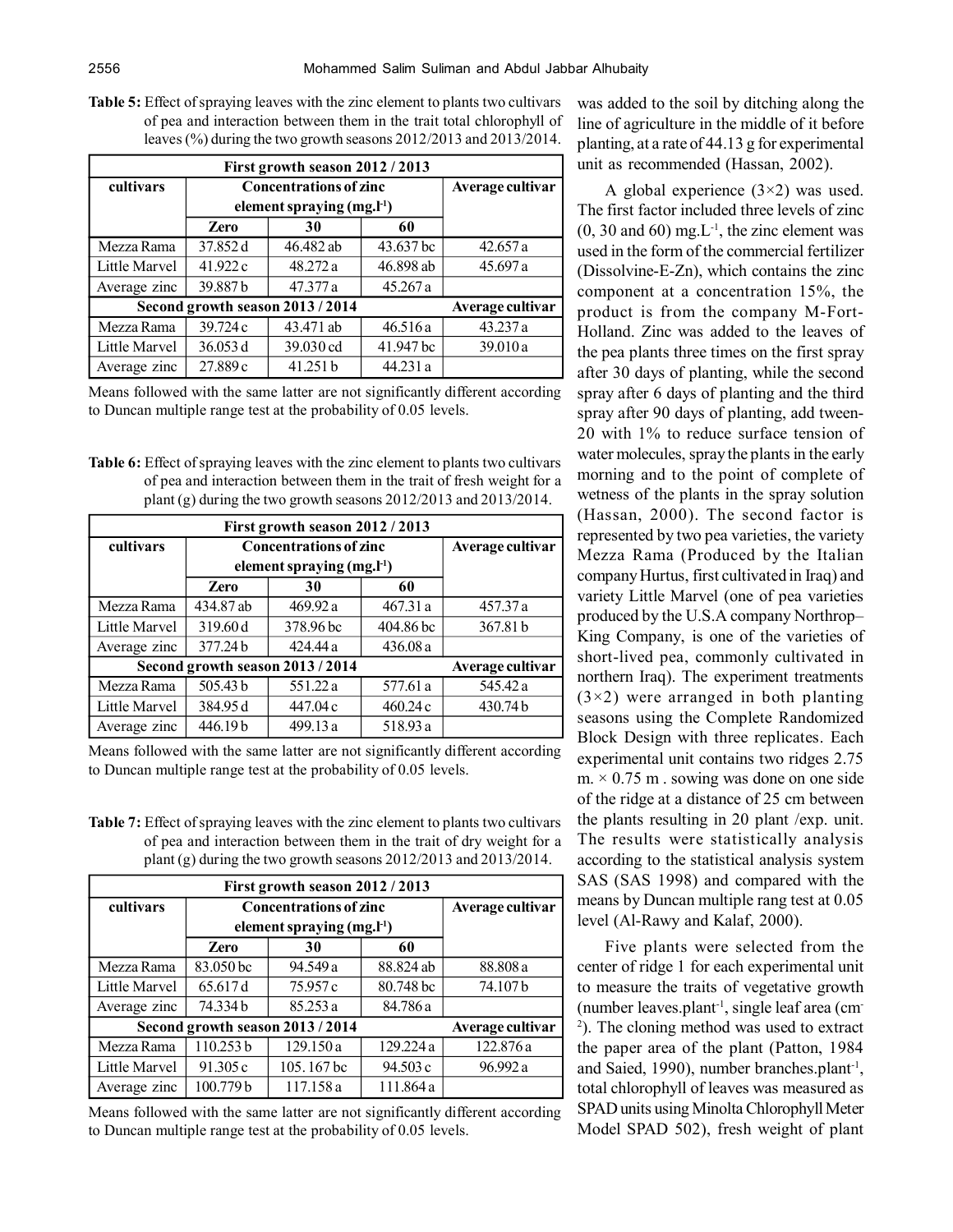(g)). As for the traits of the components of green pea yield included number pods.plant<sup>-1</sup>. measured (number of total pods of experimental unit / number of experimental plants per unit), number seeds.pod<sup>-1</sup>, green pod weight (g), weight 100 green seeds (g), yield of green seeds.plant- $(1)(g)$ . measured (total seed of experimental unit/number of experimental plants per unit), yield of green seed per hectare (ton.Ha<sup>-1</sup>). Mineral content in leaves ( $N\%$ ,  $P\%$ ,  $K\%$ , Zn (mg.kg<sup>-1</sup> dry matter)). The mineral contents were estimated using the wet ash procedure for the dry powdered. Nitrogen was determined. using modified micro-Kjeldahl according to method of Huphries (1965). Phosphorus was determined by modified spectrophotometer method according to Rowell, (1993). Potassium contents were determined using flame photometer according to methods of Brown and Lilland (1964). Determination of the zinc element for the first season only using an atomic absorption spectrophotometer according to methods of Jackson(1958).

#### **Results**

#### **Characteristics of vegetative growth:**

Data from tables  $(2, 3, 4, 5, 6, \text{ and } 7)$  show that the spraying of the zinc element on the pea plants had a significant effect on all vegetation traits during the two growing seasons, spray concentrations of 30 and 60 mg  $Zn.L^{-1}$  on pea plants did not in some vegetative growth characteristics during the growing seasons except that the spray treatment of 30 mg  $Zn.L^{-1}$  on pea plants significantly exceeded the spray treatment of 60 mg Zn.L-<sup>1</sup> on pea plants in two traits single leaf area by 7.67 and 7.32% during the two growing seasons and total leaf area. plant<sup>-1</sup> by  $7.38\%$  during the first season, while the spray treatment of 60 mg  $Zn.L^{-1}$  on pea plants significantly exceeded the spray treatment of  $30 \text{ mg } Zn.L^{-1}$  on pea plants in two traits branches number.plant<sup>-1</sup> by  $1.17\%$ during the second season and total chlorophyll of leaves by 7.22% during the second season, the results of tables (2, 3, 4, 5, 6 and 7) the control treatment (without spraying) recorded the lowest values of most vegetative growth characteristics during the two growth seasons.

The results of vegetable growth tables (2, 3, 4, 5, 6 and 7) the Mazza Rama *cv.* was significantly superior to the Little Marvel cv. in the traits of the single leaf area by a percentage reached 30.00 and 45.11%, total leaf area of plant by 10.18% and 21.85% and the fresh weight.plant-1 by more than reached 24.35% and 26.62% respectively, during the two growth seasons of these traits as well as in the trait dry weight.plant<sup>-1</sup> by  $18.86\%$  in the first growing season. On the other hand, the Little Marvel cv. was significantly higher than the Mezza Rama cv. in

the trait number branches.plant<sup>-1</sup> by  $16.25\%$  during the first season.

The results of vegetative growth characteristics (Tables 2, 3, 4, 5, 6, 7) showed that the interaction treatment sprayed 30mg Zn.L-1 + Mezza Rama *cv.* recorded the highest values in the characteristics of the single leaf area (104.406 and 178.291cm<sup>-2</sup>) and total leaf area of plant  $(12197.6 \text{ and } 23094.7 \text{cm}^{-2})$  during the two growth seasons and fresh weight.plant-1 469.92g and dry weight.plant-1 94.549g during the first growing season, While the reaction treatment gave spray of 60 mg Zn.L<sup>-</sup>  $1 +$  cultivar Mezza Rama the highest values for total chlorophyll of leaves 46.516%, fresh weight.plant-1 577.61g and dry weight.plant-1 129.224g during the second growing season. In contrast, the interaction sprayed 30 mg  $Zn.L^{-1}$  + cultivar Little Marvel the highest values in the characteristics of number branches. plant<sup>-1</sup>  $(9.869)$ and 13.611) during the two growth seasons and total chlorophyll of leaves 46.898% during the first season.

## **Discussion**

The reason for the superiority of the sprayed pea plants in the zinc element may be attributed to the two traits branches number.plant-1 and areas single leaf (Tables 2, 3) for the role of the important zinc element in the plant's bio-building processes and the increase in photosynthetic process products, as well as its important role in the formation and activation of enzymes and growth hormones responsible for division and elongation of the plant cell. Mohamed (1977) mentioned that the zinc element contributes to the process of building and forming chlorophyll molecules and has important role in the process of building and forming the protein and activates many of the enzymes, including starch production. Price *et al.,* (1972) and Togay *et al.,* (2004) reported that zinc plays an important role in the synthesis of RNA nucleic acids, which contribute to the production of proteins responsible for the formation of enzymes and plant hormone. The increase in the total paper of the plant (Table 4) was the final result of increasing the number of leaves of the plant sprayed with the zinc element as a result of increasing the number of plant branches (Table 2) in addition to increasing the area of one plant leaf (Table 3). The reason for the increased concentration of total chlorophyll (Table 5) by spraying the zinc element may be due to the effect of this element on increasing the work and efficiency of chloroplasts responsible for producing chlorophyll. AL-Naimy (1984) noted that the zinc element plays an important role in increasing the activation of a large number of enzymes, including Enolase and Carbonic anhydrase found in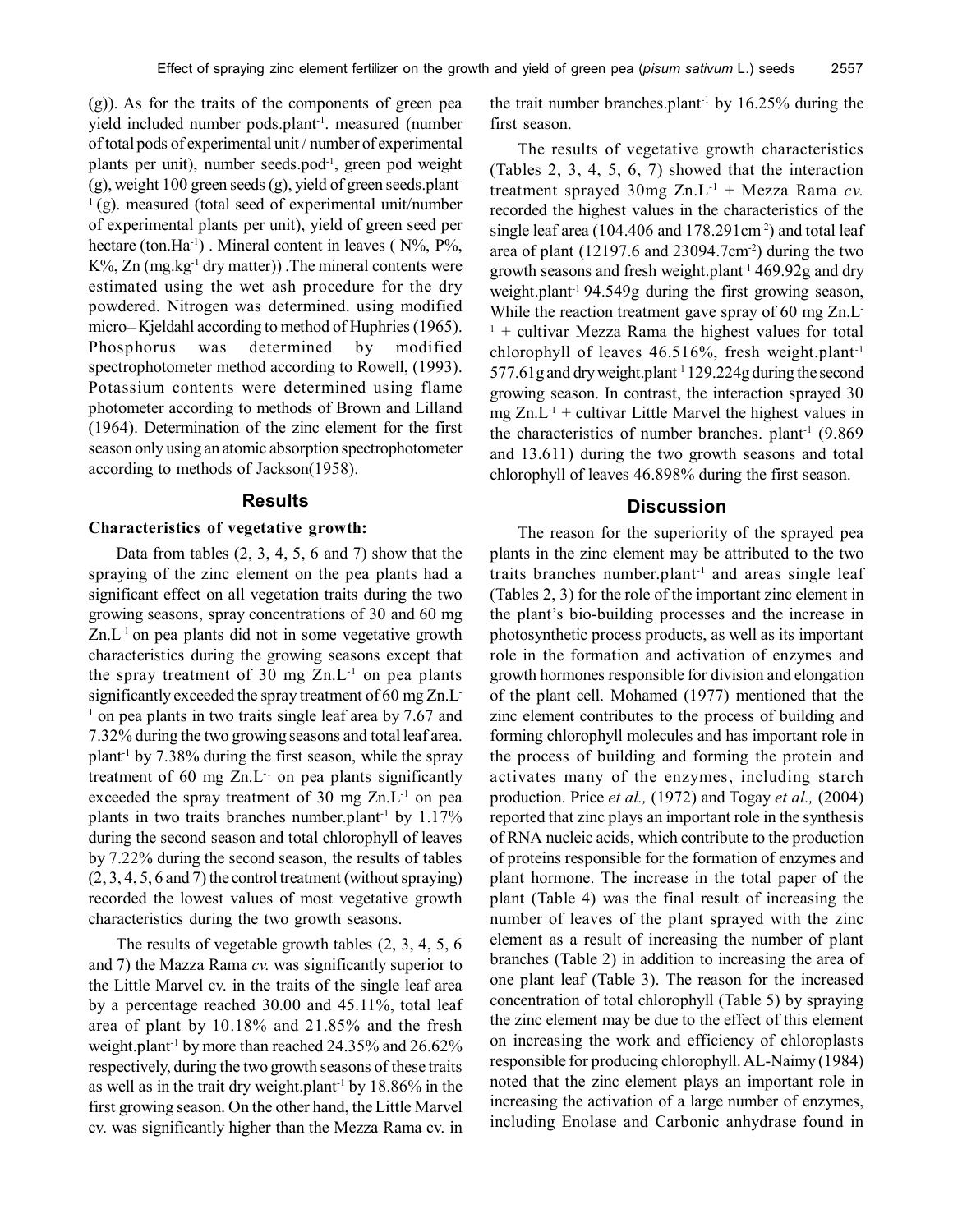chloroplasts, which have an important role in regulating the pH within the chloroplasts, thus protecting the proteins

within it from the change in nature. The increase in the fresh weight of a plant by sprinkling the zinc element

**Table 8:** Effect of spraying leaves with the zinc element to plants two cultivars of pea and interaction between them in the trait number pods.plant-1 during the two growth seasons 2012/2013 and 2013/2014.

| First growth season 2012 / 2013  |                  |                               |          |                  |  |
|----------------------------------|------------------|-------------------------------|----------|------------------|--|
| cultivars                        |                  | <b>Concentrations of zinc</b> |          | Average cultivar |  |
|                                  |                  | element spraying $(mg, l-1)$  |          |                  |  |
|                                  | Zero             | 30                            | 60       |                  |  |
| Mezza Rama                       | 41.389c          | 43.773 c                      | 46.413 c | 43.859b          |  |
| Little Marvel                    | 60.896 b         | 69.659a                       | 66.393 a | 65.649 a         |  |
| Average zinc                     | 51.143b          | 56.716 a                      | 56.403 a |                  |  |
| Second growth season 2013 / 2014 | Average cultivar |                               |          |                  |  |
| Mezza Rama                       | 56.188 d         | 61.129c                       | 63.680 c | 60.332b          |  |
| Little Marvel                    | 70.670 b         | 82.287 a                      | 80.018 a | 77.670 a         |  |
| Average zinc                     | 63.447 b         | 71.708 a                      | 71.849 a |                  |  |

Means followed with the same latter are not significantly different according to Duncan multiple range test at the probability of 0.05 levels.

**Table 9:** Effect of spraying leaves with the zinc element to plants two cultivars of pea and interaction between them in the trait of pod length (cm) during the two growth seasons 2012/2013 and 2013/2014.

| First growth season 2012 / 2013  |                  |                               |                    |                  |
|----------------------------------|------------------|-------------------------------|--------------------|------------------|
| cultivars                        |                  | <b>Concentrations of zinc</b> |                    | Average cultivar |
|                                  |                  | element spraying $(mg, l-1)$  |                    |                  |
|                                  | <b>Zero</b>      | 30                            | 60                 |                  |
| Mezza Rama                       | 10.022b          | 12.480a                       | 11.816 a           | 11.439 a         |
| Little Marvel                    | 6.901 d          | 8.119c                        | 7.688 c            | 7.569b           |
| Average zinc                     | 8.462 c          | 10.299a                       | 9.752 b            |                  |
| Second growth season 2013 / 2014 | Average cultivar |                               |                    |                  |
| Mezza Rama                       | 10.237b          | 11.222 a                      | 11.191 a           | 10.883 a         |
| Little Marvel                    | 7.254 e          | 8.832c                        | 8.064 d            | 8.050b           |
| Average zinc                     | 8.746 c          | 10.027a                       | 9.627 <sub>b</sub> |                  |

Means followed with the same latter are not significantly different according to Duncan multiple range test at the probability of 0.05 levels.

**Table 10:** Effect of spraying leaves with the zinc element to plants two cultivars of pea and interaction between them in the trait number seeds.pod-<sup>1</sup>during the two growth seasons 2012/2013 and 2013/2014.

| First growth season 2012 / 2013  |             |                                 |            |                  |  |
|----------------------------------|-------------|---------------------------------|------------|------------------|--|
| cultivars                        |             | <b>Concentrations of zinc</b>   |            | Average cultivar |  |
|                                  |             | element spraying $(mg, l^{-1})$ |            |                  |  |
|                                  | <b>Zero</b> | 30                              | 60         |                  |  |
| Mezza Rama                       | 6.7889 b c  | 8.2811 a                        | 7.1833b    | 7.418 a          |  |
| Little Marvel                    | 6.7044c     | 7.0389 b c                      | 6.8033 b c | 6.849 a          |  |
| Average zinc                     | 6.7467b     | 7.6600a                         | 6.9933 b   |                  |  |
| Second growth season 2013 / 2014 |             | Average cultivar                |            |                  |  |
| Mezza Rama                       | 6.4582b     | 7.0200a                         | 7.2544 a   | 6.911 a          |  |
| Little Marvel                    | 5.9378 c    | 6.4582 b c                      | 6.1567b    | 6.184a           |  |
| Average zinc                     | 6.0483 b    | 6.7391 a                        | 6.7056a    |                  |  |

Means followed with the same latter are not significantly different according to Duncan multiple range test at the probability of 0.05 levels.

may be due to the increase in the vegetative growth components represented by the number of branches and leaves plant and the total leaf area of plant (Tables 2, 3 and 4). The increase in the dry weight of the plant (Table 7) was the final result of the fresh weight of the plant (Table 6). These results are consistent with Esho *et al.,* (2009) and Saad (2015).

The superiority of the Mezza Rama variety may be attributed to the positive interaction of the genotype of this species with environmental conditions (climate, soil), this has led to an increase in the root size of the Mezza Rama variety compared to the Little Marvel variety, This was evident from field observation, this may contribute to increasing the absorption of a large amount of nutrients available in the soil

and the increase of nutrients within the plant may increase the efficiency of photosynthesis and the production of energy compounds (sugars), which may have increased the components of the vegetative growth of the variety Mezza Rama. Hassan (2002) and Salih *et al.,* (2010), noted the many varieties of pea scattered around the world are different from one another in morphological and genetic characteristics, pea varieties are classified under number of varietal types, which vary in their characteristics. Results of tables (2, 3, 4, 5, 6, 7) are consistent with those found by Dohuky *et al.,* (2011) and Muhammad and Salah (2012) about variations in vegetative growth traits of pea varieties.

# **Characteristics of yield and their components:**

The results of tables (8, 9, 10, 11, 12, 13 and 14) indicate that spray treatment is 30 mg  $Zn.L^{-1}$  resulted in a significant increase in all yield characteristics and components during the two growth seasons, except for the number pods. Plant<sup>-1</sup> during the second growing season, which significantly exceeded the spray treatment of 30 mg  $Zn.L^{-1}$  to pea plants on a spray treatment of 60 mg  $Zn.L^{-1}$  to pea plants in the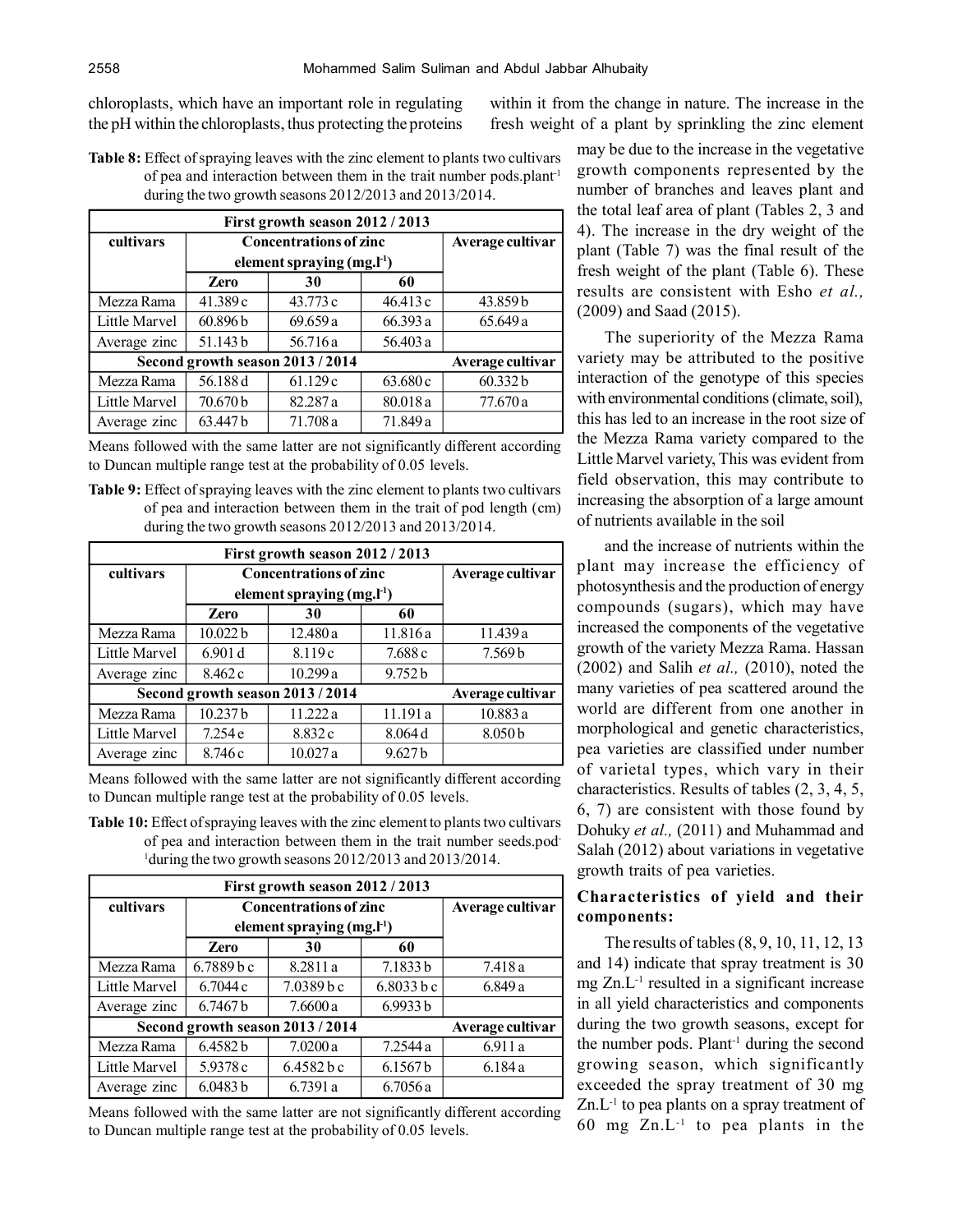characteristics of pod length by percentage reached 5.61 and 4.15% during the two growth seasons and the number

**Table 11:** Effect of spraying leaves with the zinc element to plants two cultivars of pea and interaction between them in the trait green pod weight (g) during the two growth seasons 2012/2013 and 2013/2014.

| First growth season 2012 / 2013  |                    |                               |         |                  |  |
|----------------------------------|--------------------|-------------------------------|---------|------------------|--|
| cultivars                        |                    | <b>Concentrations of zinc</b> |         | Average cultivar |  |
|                                  |                    | element spraying $(mg, l-1)$  |         |                  |  |
|                                  | <b>Zero</b>        | 30                            | 60      |                  |  |
| Mezza Rama                       | 8.784b             | 9.922 a                       | 9.557a  | 9.421 a          |  |
| Little Marvel                    | 5.113e             | 6.570c                        | 5.920 d | 5.868b           |  |
| Average zinc                     | 6.949c             | 8.246a                        | 7.738b  |                  |  |
| Second growth season 2013 / 2014 | Average cultivar   |                               |         |                  |  |
| Mezza Rama                       | 7.981 b            | 8.951 a                       | 9.046a  | 8.659a           |  |
| Little Marvel                    | 4.672 d            | 5.334 c                       | 4.879 d | 4.962 b          |  |
| Average zinc                     | 6.327 <sub>b</sub> | 7.143a                        | 6.962a  |                  |  |

Means followed with the same latter are not significantly different according to Duncan multiple range test at the probability of 0.05 levels.

**Table 12:** Effect of spraying leaves with the zinc element to plants two cultivars of pea and interaction between them in the trait weight 100 green seeds (g) during the two growth seasons 2012/2013 and 2013/2014.

| First growth season 2012 / 2013  |                  |                                 |            |                  |  |
|----------------------------------|------------------|---------------------------------|------------|------------------|--|
| cultivars                        |                  | <b>Concentrations of zinc</b>   |            | Average cultivar |  |
|                                  |                  | element spraying $(mg, l^{-1})$ |            |                  |  |
|                                  | <b>Zero</b>      | 30                              | 60         |                  |  |
| Mezza Rama                       | 57.950b          | 63.744 a                        | 61.338ab   | 61.011 a         |  |
| Little Marvel                    | 41.779 d         | 47.894 c                        | 44.967 c d | 44.880b          |  |
| Average zinc                     | .864 b49         | 55.819 a                        | 53.152 a   |                  |  |
| Second growth season 2013 / 2014 | Average cultivar |                                 |            |                  |  |
| Mezza Rama                       | 50.630c          | 56.234 a                        | 52.765 b   | 53.210 a         |  |
| Little Marvel                    | 39.332 f         | 44.033 d                        | 42.139e    | 41.835b          |  |
| Average zinc                     | 44.981 c         | 50.133a                         | 47.452 b   |                  |  |

Means followed with the same latter are not significantly different according to Duncan multiple range test at the probability of 0.05 levels.

**Table 13:** Effect of spraying leaves with the zinc element to plants two cultivars of pea and interaction between them in the trait yield of green seeds.plant<sup>-1</sup>(g) during the two growth seasons  $2012/2013$  and  $2013/$ 2014.

| First growth season 2012 / 2013  |                                 |              |          |                  |  |
|----------------------------------|---------------------------------|--------------|----------|------------------|--|
| cultivars                        | <b>Concentrations of zinc</b>   |              |          | Average cultivar |  |
|                                  | element spraying $(mg, l^{-1})$ |              |          |                  |  |
|                                  | Zero                            | 30           | 60       |                  |  |
| Mezza Rama                       | 176.42 b                        | 207.55a      | 215.21a  | 199.73 a         |  |
| Little Marvel                    | 161.80c                         | 212.17a      | 181.81 b | 185.26b          |  |
| Average zinc                     | 169.11c                         | 209.86a      | 198.51 b |                  |  |
| Second growth season 2013 / 2014 | Average cultivar                |              |          |                  |  |
| Mezza Rama                       | 210.69 cd                       | 243.41 b     | 273.59 a | 242.56 a         |  |
| Little Marvel                    | 190.82 d                        | $231.84$ b c | 219.64c  | 214.10a          |  |
| Average zinc                     | 200.76 <sub>b</sub>             | 237.62a      | 246.61 a |                  |  |

Means followed with the same latter are not significantly different according to Duncan multiple range test at the probability of 0.05 levels.

seeds.pod<sup>-1</sup> by 9.53%, weight of the green pod by 6.057%, green seeds yield.plant-1 by  $5.72\%$  and green seeds yield. Ha<sup>-1</sup> by 5.06% during the first growth season for these traits and the weight of 100 green seeds by 5.65% during the second growing season . The results of the tables (8, 9, 10, 11, 12, 13 and 14) showed that spraying of the zinc element on pea plants at a concentration of 30 or 60 mg  $Zn.L^{-1}$  was significantly superior to control treatment in all yield characteristics and components the control treatment recoded the lowest values yield characteristics and components (Tables 8, 9, 10, 11, 12, 13, 14).

The results of yield and its components (Tables 8, 9, 10, 11, 12, 13, 14) showed that Mezza Rama *cv.* is significantly higher than the Little Marvel *cv.* in the traits of pod length by percentage reached 51.13 and 27.19%, weight green pod by 60.55 and 74.51% and weight of 100 green seeds by 35.94 and 27.19% respectively during the two growth seasons and green seeds yield.plant-1 by 7.81% and green seeds yield.Ha-1 by 7.32% during the first growth season. On the other hand Little Marvel *cv.* was significantly superior to the Mezza Rama *cv.* in the trait of number pods. Plant-<sup>1</sup> with a percentage reached 49.68% and 28.74% respectively during the two growth seasons.

Results showed characteristics of yield and its components (Tables 8, 9, 10, 11, 12, 13, 14) that the interaction treatment sprayed 60 mg  $Zn.L^{-1}$  + Mezza Rama *cv*. recorded the highest values of the number seeds.pod<sup>-1</sup> 7.254 and green pod weight 9.046g during the second growing season and yield of green seeds.plant-1 215.21 and 273.59g and yield of green seeds.Ha-1 9.182 and 11.199 ton respectively during the two growth season. While the interaction treatment sprayed 30 mg  $Zn.L^{-1}$ + Mezza Rama *cv.* recorded the highest values in the traits of length pod 12.480 and 11.222cm and weight of 100 seed green 63.744 and 56.234g respectively during the two growth season and number seeds.pod<sup>-1</sup> 8.281 and weight of green pod 9.922g during the first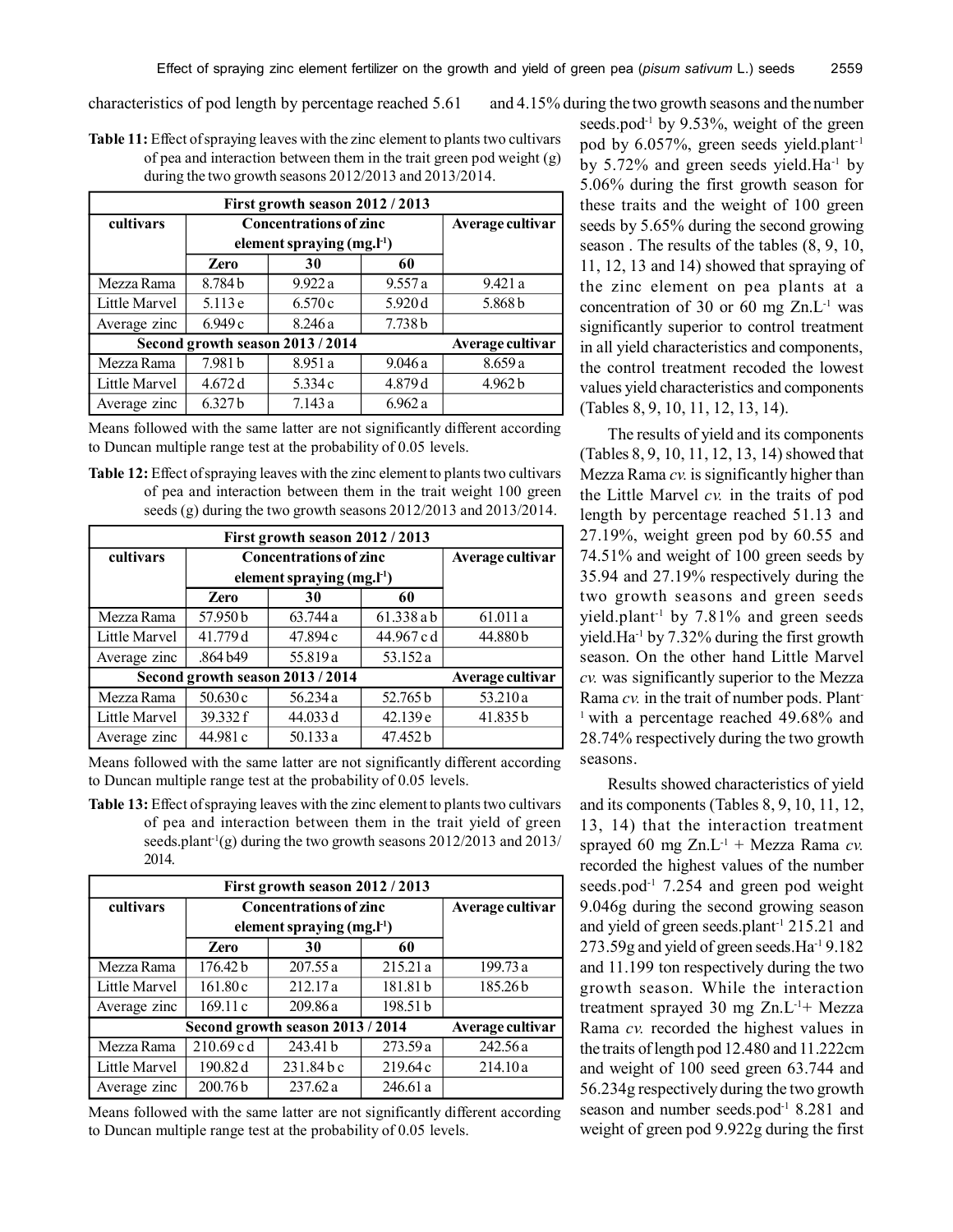growing season. In contrast, the interaction treatment sprayed 30 mg  $Zn.L^{-1}$  + Little Marvel *cv.* recorded the highest values in the trait of number pods.plant<sup>-1</sup> 69.659 and 82.287 pod respectively during the two growth season.

## **Discussion**

The superiority of zinc element spraying in yield characteristics and components may be due to the physiological role of this element in increasing vegetative growth (Tables 2, 3, 4, 5, 6 and 7) and the large vegetative population may have been caused by an increase in photosynthesis products, which have been reflected in increased structural processes within the plant that produces different compounds such as hormones that affect the process of division and increase the size of plant cells, also the abundance of photosynthesis products increases the activity of many biological processes such as pollination and reduces competition between seeds produced in pod on photosynthesis products, which are reflected as a final of increased yield and its components. Both El-Tohamy and El-Greadly (2007) and Garg *et al.,* (2008) report that increased vegetative growth leads to increased photosynthesis, which is reflected in increased dietary process products such as carbohydrates and proteins. Mohamed (2008) noted that the zinc element caused an increase in the volume of strawberry season due to increased plant production of the IAA compound. Both Marschner (1986) and Ebrahim *et al.,* (2011) noted that zinc component plays an important role activating the pollen, which was positively reflected in the increase in the number of zygote ovules.

This variation between the two pea varieties may be due to the genotype composition of each variety and its

and climatic conditions, the superiority of the Mezza Rama *cv.* in most yield traits may be due to the nature of this variety by forming a large and dense root collection (see in the field) which enabled the plant to absorb a large proportion of nutrients more than the Little Marvel *cv.* (Tables 16, 17, 18, 19). In addition, the Mezza Rama *cv.* was higher in total vegetative volume (Table 6), which increased the efficiency of the process photosynthesis, which may have been reflected in the increase in production of food and hormonal compounds, which ultimately contributed to increase the yield components (length pod, number seeds.pod-<sup>1</sup>, weight of green pod and weight of 100

seeds) and this increase of yield components of the Mezza Rama *cv.* reflected to increase plant yield and hectare of green seeds. As for the superiority of the Little Marvel  $cv$ . in the number pods.plant<sup>-1</sup> may be due to the large number branches.plant<sup>-1</sup> formed of this variety (Table 9), which is due to the nature of genetic composition. Hassan (2002) pointed out that there are many varieties of pea spread throughout the world and differ from each other in morphological traits because of the genetic makeup of these varieties and impact of environmental conditions on them.

#### **Characteristics of qualitative and chemical:**

The results of tables (15, 16, 17, 18 and 19) showed that two treatments of zinc spray at a concentration of  $30$  and  $60$  mg zn.L<sup>-1</sup> on pea plants caused a significant increase in most qualitative and chemical traits during the two growth seasons . Significantly exceeded the spray treatment of 30 mg  $Zn$  . L<sup>-1</sup> for pea plants on the treatment of spraying 60 mg  $Zn.L^{-1}$  on the pea plants in the traits of green seed content of protein, nitrogen and potassium by percentage reached respectively 15.59%, 17.59% and 6.54% for these traits during the first growth season, On the other hand, the spray treatment of 60 mg  $Zn.L^{-1}$  for pea plants was significantly higher on a spray treatment of 30 mg  $Zn.L^{-1}$  in the trait concentration of zinc in green seeds by percentage reached 14.46% during the first growth season . Results of tables (15, 16, 17, 18 and 19) showed that the control treatment recorded the lowest values of the qualitative and chemical qualities.

The results of the tables(15, 16, 17, 18 and 19) showed that the Mezza Rama *cv.* recorded the highest values for most of the qualitative and chemical traits during the two growth seasons, the Mezza Rama *cv.* was significantly

| First growth season 2012 / 2013  |                               |                              |          |         |  |
|----------------------------------|-------------------------------|------------------------------|----------|---------|--|
| cultivars                        | <b>Concentrations of zinc</b> | Average cultivar             |          |         |  |
|                                  |                               | element spraying $(mg, l-1)$ |          |         |  |
|                                  | <b>Zero</b>                   | 30                           | 60       |         |  |
| Mezza Rama                       | 7.528 <sub>b</sub>            | 8.856 a                      | 9.182a   | 8.522 a |  |
| Little Marvel                    | 6.951c                        | 9.053a                       | 7.819b   | 7.941 b |  |
| Average zinc                     | 7.239c                        | 8.954 a                      | 8.501 b  |         |  |
| Second growth season 2013 / 2014 | Average cultivar              |                              |          |         |  |
| Mezza Rama                       | 8.990c d                      | 10.396b                      | 11.199 a | 10.195a |  |
| Little Marvel                    | 8.142 d                       | 9.892 b c                    | 9.383 c  | 9.139a  |  |
| Average zinc                     | 8.566b                        | 10.144a                      | 10.291 a |         |  |

interaction with soil composition (Table 1) Table 14: Effect of spraying leaves with the zinc element to plants two cultivars of pea and interaction between them in the trait yield of green seed per hectare ( ton.Ha-1) during the two growth seasons 2012/2013 and 2013/2014.

Means followed with the same latter are not significantly different according to Duncan multiple range test at the probability of 0.05 levels.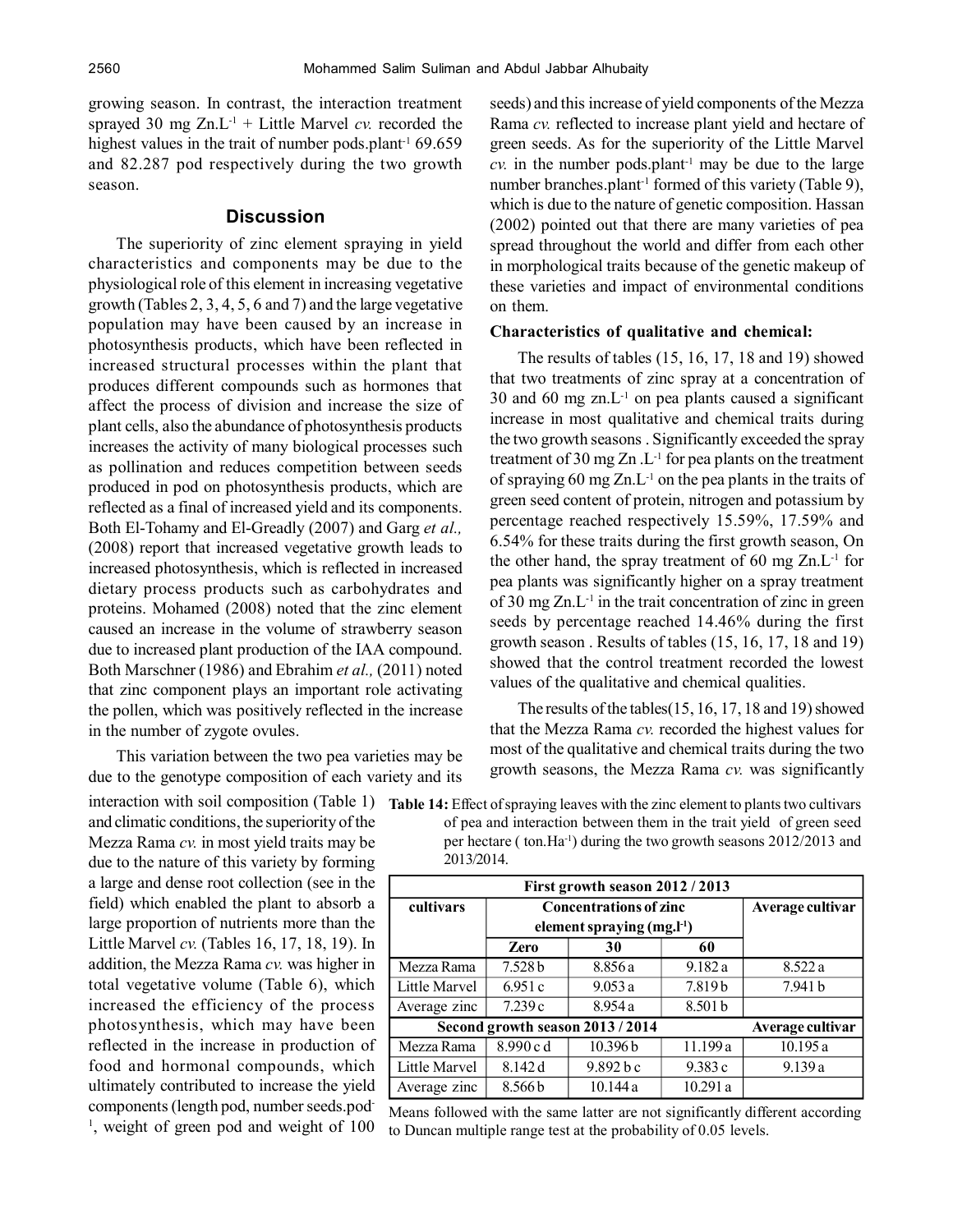**Table 15:** Effect of spraying leaves with the zinc element to plants two cultivars of pea and interaction between them in the trait of protein ratio (%) in green seeds during the two growth seasons 2012/2013 and 2013/ 2014.

| First growth season 2012 / 2013  |                                 |                  |                     |          |  |
|----------------------------------|---------------------------------|------------------|---------------------|----------|--|
| cultivars                        | <b>Concentrations of zinc</b>   | Average cultivar |                     |          |  |
|                                  | element spraying $(mg, l^{-1})$ |                  |                     |          |  |
|                                  | <b>Zero</b>                     | 30               | 60                  |          |  |
| Mezza Rama                       | 12.883 b                        | 15.230a          | 12.819b             | 13.644 a |  |
| Little Marvel                    | 11.137c                         | 12.644 b         | 11.295c             | 11.692 a |  |
| Average zinc                     | 12.010b                         | 13.937 a         | 12.057 <sub>b</sub> |          |  |
| Second growth season 2013 / 2014 | Average cultivar                |                  |                     |          |  |
| Mezza Rama                       | 9.959 c d                       | 12.201 a b       | 13.164a             | 11.775 a |  |
| Little Marvel                    | 9.643 d                         | $11.186$ b c     | 11.064 bcd          | 10.631 b |  |
| Average zinc                     | 9.801 b                         | 11.694 a         | 12.114a             |          |  |

Means followed with the same latter are not significantly different according to Duncan multiple range test at the probability of 0.05 levels.

**Table 16:** Effect of spraying leaves with the zinc element to plants two cultivars of pea and interaction between them in the trait of nitrogen concentration ratio (%) in green seeds during the two growth seasons 2012/2013 and 2013/2014.

| First growth season 2012 / 2013  |                               |                  |                    |         |  |
|----------------------------------|-------------------------------|------------------|--------------------|---------|--|
| cultivars                        | <b>Concentrations of zinc</b> | Average cultivar |                    |         |  |
|                                  | element spraying $(mg, l-1)$  |                  |                    |         |  |
|                                  | <b>Zero</b>                   | 30               | 60                 |         |  |
| Mezza Rama                       | 2.054 <sub>b</sub>            | 2.437a           | 2.031 <sub>b</sub> | 2.174a  |  |
| Little Marvel                    | 1.793 b c                     | $1.999b$ c       | 1.741c             | 1.844 a |  |
| Average zinc                     | 1.924 <sub>b</sub>            | 2.218a           | 1.886b             |         |  |
| Second growth season 2013 / 2014 | Average cultivar              |                  |                    |         |  |
| Mezza Rama                       | 1.558 c d                     | 1.899 a b        | 2.024a             | 1.827a  |  |
| Little Marvel                    | 1.508d                        | $1.758b$ c       | 1.718 b c d        | 1.661a  |  |
| Average zinc                     | 1.871 a                       | 1.828a           | 12.114a            |         |  |

Means followed with the same latter are not significantly different according to Duncan multiple range test at the probability of 0.05 levels.

**Table 17:** Effect of spraying leaves with the zinc element to plants two cultivars of pea and interaction between them in the trait of phosphorus concentration ratio  $(\%)$  in green seeds during the two growth seasons 2012/2013 and 2013/2014.

| First growth season 2012 / 2013  |                                |                  |              |         |  |
|----------------------------------|--------------------------------|------------------|--------------|---------|--|
| cultivars                        | <b>Concentrations of zinc</b>  | Average cultivar |              |         |  |
|                                  | element spraying $(mg,l^{-1})$ |                  |              |         |  |
|                                  | <b>Zero</b>                    | 30               | 60           |         |  |
| Mezza Rama                       | 0.5753 b                       | 0.6577a          | 0.6186ab     | 0.6172a |  |
| Little Marvel                    | 0.5422h                        | $0.6071$ a b     | 0.5577 b     | 0.5690a |  |
| Average zinc                     | 0.5587b                        | 0.6324a          | $0.5881$ a b |         |  |
| Second growth season 2013 / 2014 | Average cultivar               |                  |              |         |  |
| Mezza Rama                       | 0.2809c                        | $0.3576$ a b     | $0.3622$ a b | 0.3336a |  |
| Little Marvel                    | 0.3410 b                       | 0.3968a          | $0.3662$ a b | 0.3680a |  |
| Average zinc                     | 0.3110b                        | 0.3772a          | 0.3642a      |         |  |

Means followed with the same latter are not significantly different according to Duncan multiple range test at the probability of 0.05 levels.

superior to the Little Marvel *cv.* in the trait of protein content of green seeds by percentage reached 10.78% during the second and the trait content of the potassium element in the green seeds by percentage reached 8.75 and 12.98% respectively during the two growth seasons. On the other hand, the Little Marvel *cv.* significantly exceeded the Mezza Rama *cv.* in the concentration of zinc in the green seeds by percentage reached 20.36% during the first season.

Results of the tables (15, 16, 17, 18 and 19) showed that the reaction treatment sprayed 30 mg  $Zn.L^{-1}$  + Mezza Rama *cv*. recorded the highest rate in the characteristics of protein ratio and concentration of N and K element in green seeds reached respectively 15.23%, 2.536% and 1.531% for these characteristics during the first growth season. While the reaction treatment sprayed 60 mg  $Zn.L^{-1}$  + Mezza Rama *cv.* recorded the highest percentage of protein 13.164% and nitrogen 2.024% in green seeds during the second growing season. In contrast, the reaction treatment sprayed 30 mg  $Zn.L^{-1}$  + Little Marvel *cv*. recorded the highest percentage of phosphorus 0.3986% in green seeds during the second growing season. While the reaction treatment sprayed 60 mg  $Zn.L^{-1}$  on the plants of Little Marvel *cv.* recorded the highest concentration of zinc element 45.685  $(mg.Kg<sup>-1</sup>$  dry matter) in green seeds during the first growing season.

# **Discussion**

The superiority of the two treatments for spraying zinc on pea plants in the ratio of protein, nitrogen, phosphorus and potassium in green seeds (Tables 15, 16, 17 and 18) it may have been the final outcome to the increase of various biological processes (buildings) within the plant through the effect of the zinc element in increasing vegetative growth and chlorophyll (Table 3, 4 and 5), in addition, increase the root group size of the zinc treated plants (watch in the field) perhaps increased absorption of nutrients from the soil. AL-Naimy (1984) and Marschner (1986) they said that the zinc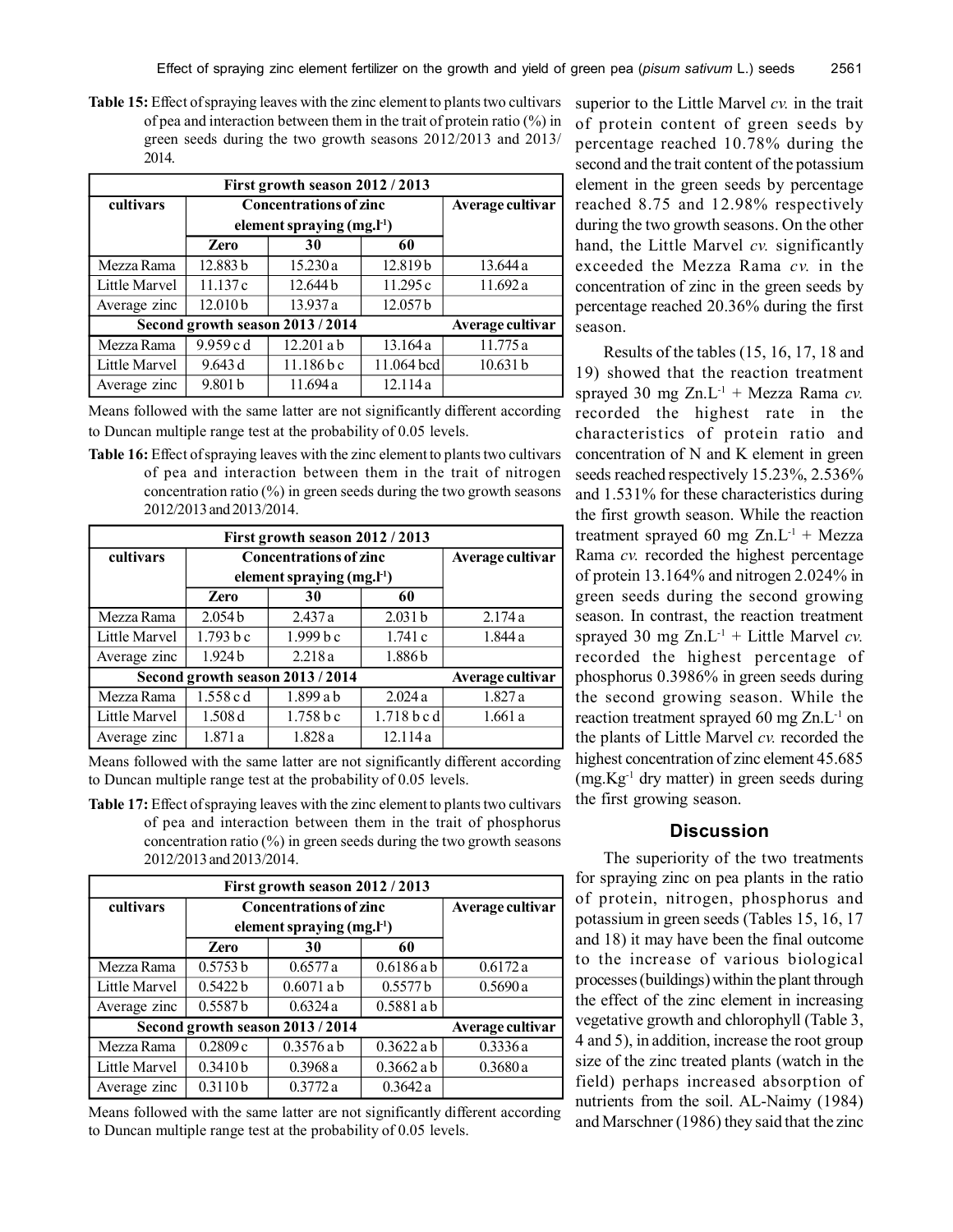**Table 18:** Effect of spraying leaves with the zinc element to plants two cultivars of pea and interaction between them in the trait of potassium concentration ratio  $(\%)$  in green seeds during the two growth seasons 2012/2013 and 2013/2014.

| First growth season 2012 / 2013  |                                 |                  |             |                    |  |
|----------------------------------|---------------------------------|------------------|-------------|--------------------|--|
| cultivars                        | <b>Concentrations of zinc</b>   | Average cultivar |             |                    |  |
|                                  | element spraying $(mg, l^{-1})$ |                  |             |                    |  |
|                                  | Zero                            | 30               | 60          |                    |  |
| Mezza Rama                       | 1.496a                          | 1.561a           | 1.531a      | 1.529a             |  |
| Little Marvel                    | 1.307 <sub>b</sub>              | 1.535a           | 1.375 b     | 1.406 <sub>b</sub> |  |
| Average zinc                     | 1.402 b                         | 1.548a           | 1.453 b     |                    |  |
| Second growth season 2013 / 2014 | Average cultivar                |                  |             |                    |  |
| Mezza Rama                       | 1.381 b c                       | 1.531a           | $1.452$ a b | 1.454a             |  |
| Little Marvel                    | 1.157d                          | 1.332c           | 1.372 b c   | 1.287 <sub>b</sub> |  |
| Average zinc                     | 1.269 <sub>b</sub>              | 1.432a           | 1.412a      |                    |  |

Means followed with the same latter are not significantly different according to Duncan multiple range test at the probability of 0.05 levels.

**Table 18:** Effect of spraying leaves with the zinc element to plants two cultivars of pea and interaction between them in the trait of zinc concentration (mg.Kg-1 dry matter) in green seeds during the first growth season 2012/2013.

| First growth season 2012 / 2013 |                               |                              |          |          |  |
|---------------------------------|-------------------------------|------------------------------|----------|----------|--|
| cultivars                       | <b>Concentrations of zinc</b> | Average cultivar             |          |          |  |
|                                 |                               | element spraying $(mg, l-1)$ |          |          |  |
|                                 | <b>Zero</b>                   | 30                           | 60       |          |  |
| Mezza Rama                      | 26.010c                       | 33.409 b                     | 42.522a  | 33.980b  |  |
| Little Marvel                   | 33.356 b                      | 43.655a                      | 45.685 a | 40.898 a |  |
| Average zinc                    | 29.683c                       | 38.532b                      | 44.103 a |          |  |

Means followed with the same latter are not significantly different according to Duncan multiple range test at the probability of 0.05 levels.

element contributes to the activation of tryptophan synthetase, which accelerates the interaction of compound serine and indole to be the amino acid tryptophan, who is responsible for the composition of IAA auxin which plays an important role in increasing the vegetative growth and roots of the plant. AL-Obeidy (2005) found that spraying the zinc element on the bean plants led to an increase in the plant roots size, which was reflected in the increase of the content of the nutrients N, P and K. AL-Musly (2013) said that the zinc element plays an important role in increasing the various biological processes within the plant, such as the process of nitrogen representation to form proteins, phosphorylation and starch formation. The increased conc. Zn in green seeds (Table 19) may be due to the increased conc. Zn in the Chelate fertilizer, which is sprayed on the leaves of plants, which was reflected as the final result of the increased concentration of this element in the seeds. Mady (2009) noted that the use of Zn as a spray on plant leaves facilitates the entry of this element into leaf cells without depositing this element on this walls of these cells.

The difference between the two pea varieties (Mezza Rama and Little Marvel) in the concentrations of protein, N, P, K and Zn in green seeds may be due to differences in genotype composition of these two cultivars (Hassan, 2002) and the extent of interaction of each genetic structure in soil condition (Table 1) and climate conditions. Perhaps the superiority of the Mezza Rama *cv.* is may be due to the nature of the growth of this cultivar, which is characterized by the large area of plant leaf (Table 3, 4) and the efficiency of chlorophyll in leaves (Table 5), which may have resulted in increased photosynthesis within the plant that is stored in the final seeds when they are formed.

# **References**

- Abu Dahi, Y.M. and M.A. Al Yunis (1988). Directory of plant nutrition. Dar Al-Kutub for Printing & Publishing. University Al-Mosul. Iraq.
- Ali, I.H., A.A.A. Abdullah and A.K. Obaid (2007). Effect of planting distance on growth and yield of two cultivars of pea (*Pisum sativum* L.) cultivated in southern Iraq. *Basra Journal of Agricultural Sciences,* **20(2):** 107-115.
- Al-Musly, A.M. (2013). Soil fertility and plant nutrition. Dar Degla For Printing &

Publishing - Hashemite Kingdom of Jordan.

- Al-Naimy, S.N. (1984). Principles of Plant Nutrition. A translated book by authors K. Menikel and Y.A. Kirby, Directorate of the Dar of Books for Printing and Publishing - University of Mosul. Iraq.
- Al-Obeidy, A.A.Z. (2005). The harvester variety bean (*Phaseolus vulgaris* L.) response to different levels of foamy sulfur, zinc and manganese spraying. Master of science in agriculture. College of agriculture. Baghdad university.
- Al-Rawy, A.A.A. (1998). Chemical reactions of zinc and gazetite in soils irrigated with saline water. Ph. D. College of Agriculture. Baghdad University. Iraq.
- Al-Rawy, K.M. and A.M. Kalaf (2000). Design and Analysis of Agricultural Experiments. 2nd ed., Iraq: Dar Al-Kutub Publishing, 265.
- Arab Organization for Agricultural Development (2014). Arab agricultural statistics yearbook. V (22), Khartoum. Sudan.
- A.O.A.C. (1990). Official method of Analysis (15<sup>th</sup> ed) Association of Offical Analytical Chemist. Washington. D.C. PP. U.S.A.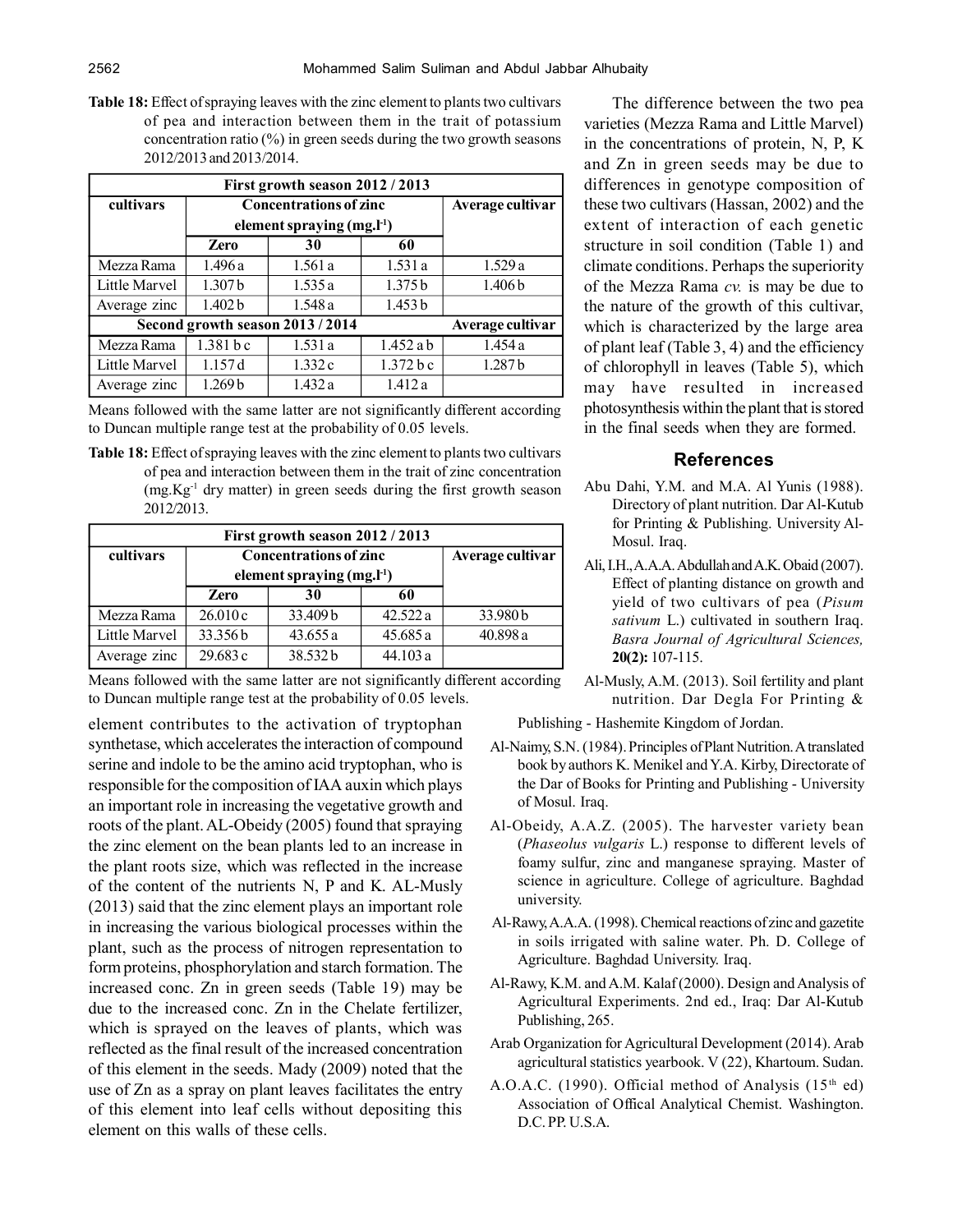Black. C.A. (1965). Methods of Soil Analysis. Part 2. Amer. Soc. Of Agron. Inc. USA.

- Boras, M. (1992). Production of vegetable crops. Publications of the college of Agriculture. University of Damascus. Syrian Arab Republic, p: 415.
- Brown, J.D. and O. Lilliland (1964). Rapid kaus determination of potassium and sodium in plant materials and soil extracts by flame photometer. *Proc. Amer. Soc. tbrt. Sci.,* **48:** 341- 346.
- Davies, D.R., G.J. Bery, M.C. Health and T.C.K. Dawkins (1985). Pea (*Pisum sativum* L.). P: 147-198.
- Dohuky, M.M., C.G. Abdel and N.S. Khalid (2011). A greenhouse study on growth. yield and anatomical parameters of three Pea Cultivars: under Different Irrigation Levels and growth regulators. *American Journal of Experimental Agriculture*, **1(4):** 121-173.
- El-Tohamy, W.A. and N.H.M. El-Greadly (2007). Physiological responses. growth. yield and quality of snap beans in response to foliar application of yeast. vitamin E and zinc under sandy soil conditions. *Australian Journal of Basic and Applied Sciences,* **1(3):** 294-299.
- Ebrahim, A., M.K. Motamed, M. Moraditochaee and H.R. Bazorgi (2011). Study effects of zinc spraying and nitrogen fertilizer on yield and yield components of pinto bean. *World Applied Sciences Journal,* **13(7):** 1697-1701.
- El-Gizawy, N., Kh. B. and S.A.S. Mehasen (2009). Response of faba bean to bio. mineral phosphorus fertilizers and foliar application with zinc. *World Applied Sciences Journal,* **6(10):** 1359-1365.
- FAO. Food and Agriculture Organization of The United Nations (2017). Production yearbook. FAO. Rome. Italy. p 233.
- Garg, O.K., A. Hemantaranjan and C. Ramesh (2008). Effect of iron and zinc fertilization on senescence in French bean (*Phaseolus vulgaris* L.). *Journal of Plant Nutrition,* **9(3- 7):** pp. 257-266.
- Gresser, M.S. and J.W. Parsons (1979). Sulpheric-perchloric digestion of plant material for the determination nitrogen. phosphorus. calcium and magnicium. *Amaydenl chimi. Acta.,* **109:** 431-436.
- Hamdoun, M.M. (2013). Effect of phosphate fertilization and spraying with ultrakelp 40 seaweed extract in the growth and productivity of two cultivars of pea (*Pisum sativum* L.). Master - college of Agriculture and Forestry - University of Mosul - Iraq.
- Hassan, A.A. (2002). Production of Beans Vegetables, Dar Al Arabiya for Publishing and Distribution, First Edition, Cairo, Egypt, pp. 422.
- Huphries, E.C. (1965). Mineral Components and Aash Analysis, Modern Methods of Plant Analysis, edited by K. Peach and M.V.Tracey, *springer verlag, Berlin,* **1:** 468.
- Jackson, M.L. (1958). Soil chemical analysis-advanced course. 2 nd edn. M.L. Jackson, W.I. Madison.
- Isho, K.B., K.A. Omar, S.M. Tuma and S.S. Hussein (2009).

Effect of soaking seeds in zinc sulphate solution on vegetative growth, flowering and yield, of two cultivars of pea (*Pisum sativum* L.). *Diyala Journal of Agricultural Sciences,* **1(2):** 66 -77.

- Mady, M.A. (2009). Effect of foliar application with yeast extract and zinc on fruit setting and yield of faba bean (*Vicia faba* L.). *Journal of Biological Chemistry Environ Sciences,* **4(2):** 109-127.
- Marschner, H. (1986). Mineral nutrition in higher plants. Acad. Press. Inc., London, LTD.
- Matlub, A.N., E.S. Mohammed and K.S. Abdul (1989). Production of vegetables. part One. Directorate of Dar Al Kutub for Printing and Publishing. University of Al Mosul. Ministry of Higher Education and Scientific Research. The Republic of Iraq.
- Matt. J. (1970). Calorimetric Determination of Phosphorus in *Soil and Plant Material with Ascorbic Acid. Soil. Sci.,* **109:** 219-220.
- Mohamed, A.A.K. (1977). Principles of plant nutrition. Baghdad University. Ministry of Higher Education and Scientific Research. Iraq.
- Mohammed, A.H. (2008). Effect of zinc spraying and licorice extract on growth and yield of two varieties of strawberry (Fragaria X ananassa duch.). Master degree - Faculty of Agriculture and Forestry - University of Mosul - Iraq.
- Mohamed, A.R.S. and M.M. Saleh (2012). Effect of planting distance and varieties on growth and pea production under demographic conditions. *Diyala Journal of Agricultural Sciences,* **4(2):** 95-104.
- Patton, L. (1984). Photosynthesis and growth of willow used for short rotation Forestry Ph. D. Thesis submitted to the Univ. of Dublin (Trinity College).
- Price, C.A., H.E. Clark and H.E. Funkhouser (1972). Functions of micronutrients in plants. In: micronutrients in Agriculture. Soil Sci. Soc. of America, Madison/Wisconsin, p.731-742.
- Rafique, E., M. Yousra, M.M. UL-Hassan, S. Sarwar, T. Tabassam and T.K. Choudhary (2015). Zinc application affect tissue zinc concentration and seed yield of pea (*Pisum sativum* L.). *ELSEVIER. J. Pedosphere,* **25(2):** 275- 281.
- Richards, L.A. ( 1954). Diagnosis and improvement of saline and alkaline. Soil S.U.S.P.A. Handbook.
- Rowel, D.L. (1993). Soil science methods and applications 350 P. Dep. of Soil Science, Univ., of Reading Co. Published in the US with John Willey and Sons Inc. New York.
- Saleh, Z. K., N.S. Ghanem and T.A. Ibrahim (2010). Response of two cultivars of pea (*Pisum sativum* L.) to spray with Marvel solution. *Kirkuk Journal of Agricultural Sciences,* **1(1):** 33-39.
- Saad, A.M. (2015). Growth behavior and productivity of faba bean (*Faba vulgaris* L.) as affected by various promoting foliar applications. *Middle Journal of Applied,* **5(3):** 804-